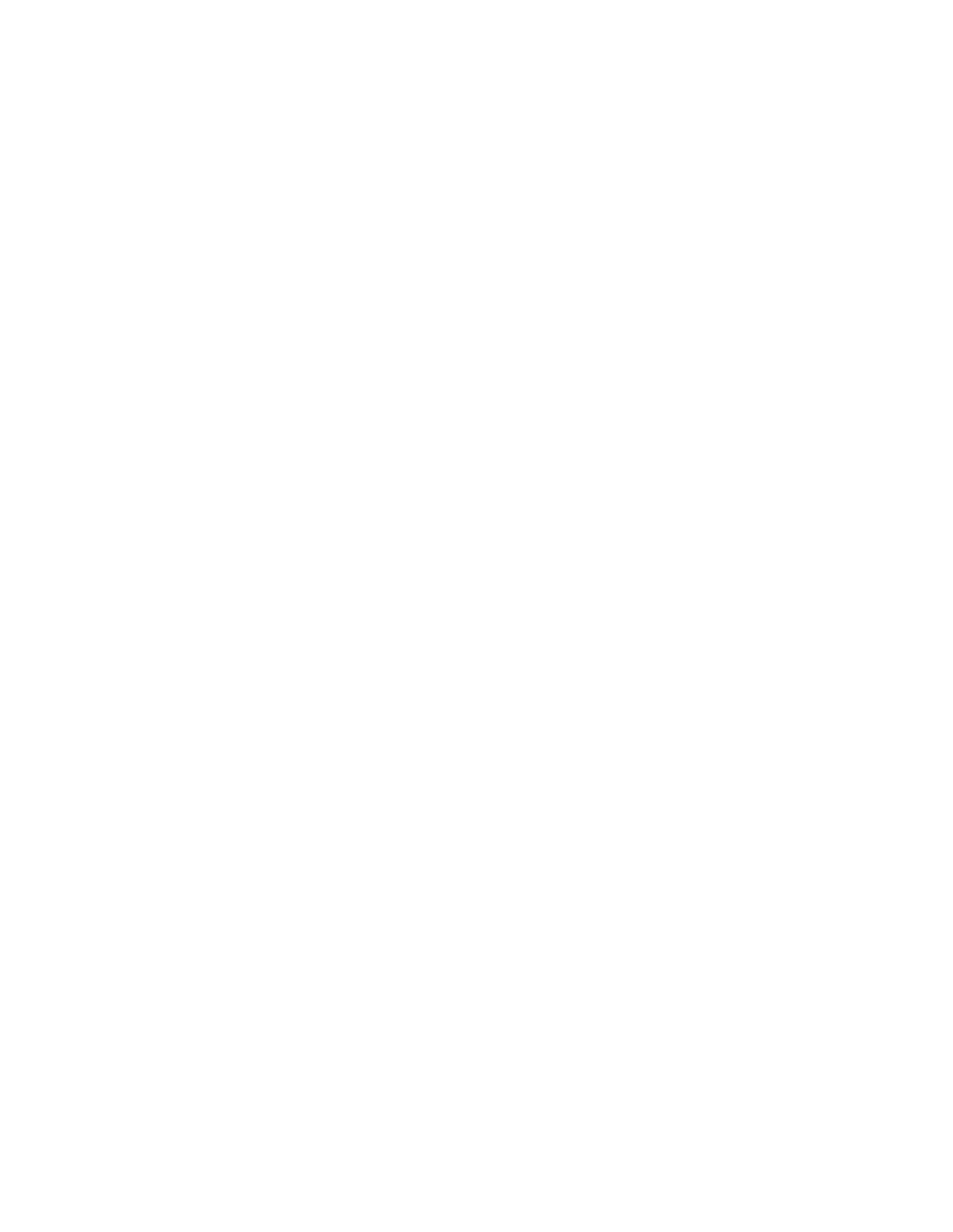|                                                                                                                      | CLE - 4Base-Scorecard: WSGm4 10-29-16 - CLE 7 @ CHC 2 |
|----------------------------------------------------------------------------------------------------------------------|-------------------------------------------------------|
| * W:  Kluber  -  L:  Lackey  -  CLE leads series 3-1 - Top Contributor(s):  Jason Kipnis - 4Score of 21 - in CLE win |                                                       |



|             |            |                 |                |                  |    | WSGm4 10-29-16 - CLE 7 @ CHC 2 | CLE - 4BaseScore - Player 4Score by Batting Order<br>W: Kluber - L: Lackey - CLE leads series 3-1 - Top Contributor(s): Jason Kipnis - 4Score of 21 - in CLE win |                |                |   |                         |  |  |  |  |
|-------------|------------|-----------------|----------------|------------------|----|--------------------------------|------------------------------------------------------------------------------------------------------------------------------------------------------------------|----------------|----------------|---|-------------------------|--|--|--|--|
|             |            |                 |                | <b>Bat Order</b> |    |                                |                                                                                                                                                                  |                |                |   |                         |  |  |  |  |
| Player      | Team       | <b>Position</b> | 1              | $\overline{2}$   | 3  | 4                              | 5                                                                                                                                                                | 6              | $\overline{7}$ | 8 | 9                       |  |  |  |  |
| Kipnis      | <b>CLE</b> | 2B              |                | 21               |    |                                |                                                                                                                                                                  |                |                |   |                         |  |  |  |  |
| Santana, C. | <b>CLE</b> | 1B              |                |                  |    | 12                             |                                                                                                                                                                  |                |                |   |                         |  |  |  |  |
| Lindor      | <b>CLE</b> | SS              |                |                  | 10 |                                |                                                                                                                                                                  |                |                |   |                         |  |  |  |  |
| Chisenhall  | <b>CLE</b> | <b>RF</b>       |                |                  |    |                                |                                                                                                                                                                  | $\overline{7}$ |                |   |                         |  |  |  |  |
| Crisp       | <b>CLE</b> | PH              |                |                  |    |                                |                                                                                                                                                                  |                |                |   | $\overline{4}$          |  |  |  |  |
| Davis, R.   | <b>CLE</b> | LF-CF           | $\overline{4}$ |                  |    |                                |                                                                                                                                                                  |                |                |   |                         |  |  |  |  |
| Kluber      | <b>CLE</b> | P               |                |                  |    |                                |                                                                                                                                                                  |                |                |   | $\overline{\mathbf{3}}$ |  |  |  |  |
| Naquin      | <b>CLE</b> | <b>CF</b>       |                |                  |    |                                |                                                                                                                                                                  |                |                | 3 |                         |  |  |  |  |
| Pérez, R.   | <b>CLE</b> | C               |                |                  |    |                                |                                                                                                                                                                  |                | 3              |   |                         |  |  |  |  |

Ramírez, Js. CLE 3B Guyer CLE PH-LF Martinez, M. CLE PH Napoli CLE 1B-Dsub Sponsored By



GO - Meal and Fitness Tracker By Iolo https://itunes.apple.com/us/app/go-meal-and-fitness-track-er/id785910082?mt=8

## CLE - 4Score Box - Player Totals<br>W: Kluber - L: Lackey - CLE leads series 3-1 - Top Contributor(s): Jason Kipnis - 4Score of 21 - in CLE win<br>W: Kluber - L: Lackey - CLE leads series 3-1 - Top Contributor(s):

| Player              |        | Team Position | Bat<br>Ord #   | Credit For Run | PA Bases       | <b>BR</b> Bases | <b>Bases Pushed</b> | Player 4Score  | Appearances    | Productivity<br>Rate |
|---------------------|--------|---------------|----------------|----------------|----------------|-----------------|---------------------|----------------|----------------|----------------------|
| Kipnis              | CLE    | 2B            | $\overline{2}$ | 3              | $\overline{7}$ | 3               | 8                   | 21             | 5              | 4.200                |
| Santana, C.         | CLE 1B |               | 4              | $\mathbf{1}$   | 6              | 0               | 5                   | 12             | $\overline{4}$ | 3.000                |
| Lindor              | CLE SS |               | 3              | 1              | 3              | 3               | 3                   | 10             | 5              | 2.000                |
| Chisenhall          | CLE RF |               | 6              | $\overline{2}$ | 1              | 3               | $\mathbf{1}$        | $\overline{7}$ | 4              | 1.750                |
| Crisp               | CLE PH |               | 9              | $\mathbf 0$    | $\overline{2}$ | $\overline{2}$  | $\mathbf 0$         | 4              | $\mathbf{1}$   | 4.000                |
| Davis, R.           |        | CLE LF-CF     | $\mathbf{1}$   | $\mathbf 0$    | $\mathbf{1}$   | 3               | $\pmb{0}$           | 4              | 5              | 0.800                |
| Kluber              | CLE P  |               | 9              | $\mathbf 0$    | 1              | $\mathbf 0$     | $\overline{2}$      | 3              | $\overline{2}$ | 1.500                |
| Naquin              | CLE CF |               | 8              | $\mathbf{0}$   | $\mathbf{1}$   | $\overline{2}$  | $\mathbf 0$         | 3              | $\overline{2}$ | 1.500                |
| Pérez, R.           | CLE C  |               | $\overline{7}$ | $\mathbf 0$    | 1              | $\mathbf 0$     | $\overline{2}$      | 3              | $\overline{4}$ | 0.750                |
| Ramírez, Js. CLE 3B |        |               | 5              | $\mathbf{0}$   | $\mathbf{1}$   | $\mathbf{1}$    | $\mathbf 0$         | $\overline{2}$ | 5              | 0.400                |
| Guyer               |        | CLE PH-LF     | 8              | 0              | 0              | $\pmb{0}$       | 0                   | 0              | $\overline{2}$ | 0.000                |
| Martinez, M.        | CLE PH |               | 4              | 0              | $\mathbf{0}$   | $\mathbf 0$     | $\mathbf 0$         | $\mathbf 0$    | $\mathbf{1}$   | 0.000                |
| Napoli              | CLE    | 1B-Dsub       | 9              | 0              | $\mathbf 0$    | $\mathbf 0$     | $\mathbf 0$         | $\mathbf 0$    | $\mathbf{1}$   | 0.000                |
| <b>Totals</b>       |        |               |                | $\overline{7}$ | 24             | 17              | 21                  | 69             | 41             | 1.683                |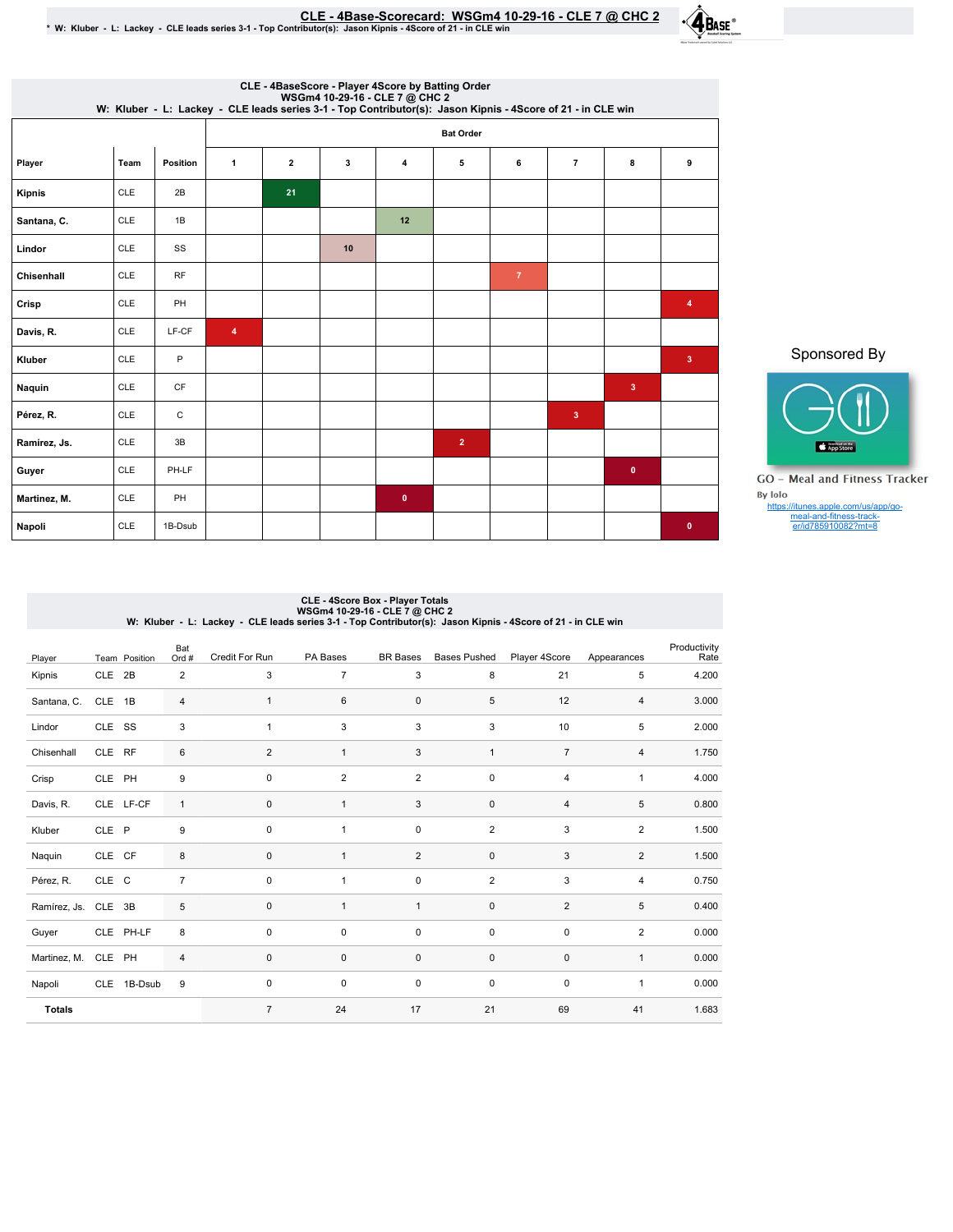|                                |  | %DVH6FRUHFDLG: 6*P                  |             | $# 8 + 8$<br>8/6 |  |
|--------------------------------|--|-------------------------------------|-------------|------------------|--|
| .OXEHU / /DFNH\ &/(OHDGVVHULHV |  | 7RS&RQMLEXWRUV - DVRQ.LSQLV 6FRUHRI | $108/7$ ZIO |                  |  |

| &/(%DVH6FRUH 300\HU 6FRUHE\%DWLQJ2UGHU<br>$:6*P$<br>$8/($ # $8+8$<br>: .0XEHU / / DFNH & / ( OHDGV VHULHV 7RS & ROWNLEXWRUV - DVRQ .LSQLV 6FRUHRI |        |          |  |  |  |  |           |  |  |            |  |
|---------------------------------------------------------------------------------------------------------------------------------------------------|--------|----------|--|--|--|--|-----------|--|--|------------|--|
|                                                                                                                                                   |        |          |  |  |  |  |           |  |  | LQ&/ ( ZLQ |  |
|                                                                                                                                                   |        |          |  |  |  |  | %DW2 UGHU |  |  |            |  |
| 300 HU                                                                                                                                            | 7HDP   | 3 RVIMRQ |  |  |  |  |           |  |  |            |  |
| . LSQLV                                                                                                                                           | $8/$ ( | %        |  |  |  |  |           |  |  |            |  |
| 6DQMXQD &                                                                                                                                         | $8/$ ( | %        |  |  |  |  |           |  |  |            |  |
| / LQGRU                                                                                                                                           | $8/$ ( | 66       |  |  |  |  |           |  |  |            |  |
| & KLVHQKDOD                                                                                                                                       | $8/$ ( | 5)       |  |  |  |  |           |  |  |            |  |
| &WS                                                                                                                                               | $8/$ ( | $3+$     |  |  |  |  |           |  |  |            |  |
| ' DYLV 5                                                                                                                                          | $8/$ ( | $( )$ &) |  |  |  |  |           |  |  |            |  |
| . <b>OXEHU</b>                                                                                                                                    | $8/$ ( | 3        |  |  |  |  |           |  |  |            |  |
| 1 DTXLQ                                                                                                                                           | $8/$ ( | &)       |  |  |  |  |           |  |  |            |  |
| $3pUH$ 5                                                                                                                                          | $8/$ ( | &        |  |  |  |  |           |  |  |            |  |
| 5DPtUH - V                                                                                                                                        | $8/$ ( | %        |  |  |  |  |           |  |  |            |  |
| $*$ X\HU                                                                                                                                          | $8/$ ( | $3+7$    |  |  |  |  |           |  |  |            |  |
| 0 DUMCH 0                                                                                                                                         | $8/$ ( | $3+$     |  |  |  |  |           |  |  |            |  |
| 1 DSRQ                                                                                                                                            | $8/$ ( | %' VXE   |  |  |  |  |           |  |  |            |  |

**6 SROVRUHG%** 

<u>KWON WACH VDSSOHERP XVDSSJR</u><br>PHOCOGGILMOHWWOFN<br><u>HUIG "PW</u>

|                    |             |                |                   |                 | $8/$ (<br>: $6*$ P | 6 FRUH%R[ 300\HU7RW00V<br>$8/($ # $8+8$ |                                                                               |  |                |                    |
|--------------------|-------------|----------------|-------------------|-----------------|--------------------|-----------------------------------------|-------------------------------------------------------------------------------|--|----------------|--------------------|
|                    |             |                |                   |                 |                    |                                         | : .0XEHU / / DFNH & / ( OHDGV VHULHV 7RS & ROWLEXWRUV - DVRQ . LSQLV 6 FRUHRI |  | $LQ&V$ ( $ZLQ$ |                    |
| 30 NU              |             | 7HDP 3RVMLIRQ  | %DW<br>$2 \cup 5$ | & UHGLV) RU5 XQ | 3\$ %DMHV          |                                         | %5 %DVHV %DVHV3XVKHG 300 HU6FRUH \$SSHDUDQFHV                                 |  |                | 3 URGXFWYUW<br>5DM |
| . ISQV             | $8/($ %     |                |                   |                 |                    |                                         |                                                                               |  |                |                    |
| 6DQARGD &          | &/(         | $\%$           |                   |                 |                    |                                         |                                                                               |  |                |                    |
| / LOGRU            | $8/$ (66    |                |                   |                 |                    |                                         |                                                                               |  |                |                    |
| & KILVHOKDOD       | 8/(5)       |                |                   |                 |                    |                                         |                                                                               |  |                |                    |
| &ULAS              | $8/(3+$     |                |                   |                 |                    |                                         |                                                                               |  |                |                    |
| 'DYLV 5            |             | $8/($ $/$ $8)$ |                   |                 |                    |                                         |                                                                               |  |                |                    |
| . OXEHU            | 8/(3)       |                |                   |                 |                    |                                         |                                                                               |  |                |                    |
| 1 DTXIQ            | 8/(8)       |                |                   |                 |                    |                                         |                                                                               |  |                |                    |
| 3p明 5              | 8/(8)       |                |                   |                 |                    |                                         |                                                                               |  |                |                    |
| 5 DP tUH - V &/ (% |             |                |                   |                 |                    |                                         |                                                                               |  |                |                    |
| $*$ X HU           |             | $&(3 + 1)$     |                   |                 |                    |                                         |                                                                               |  |                |                    |
| 0 DUMCH 0          | $8/$ ( $3+$ |                |                   |                 |                    |                                         |                                                                               |  |                |                    |
| 1 DSRO             |             | &/ (%' VXE     |                   |                 |                    |                                         |                                                                               |  |                |                    |
| 7RWDOV             |             |                |                   |                 |                    |                                         |                                                                               |  |                |                    |
|                    |             |                |                   |                 |                    |                                         |                                                                               |  |                |                    |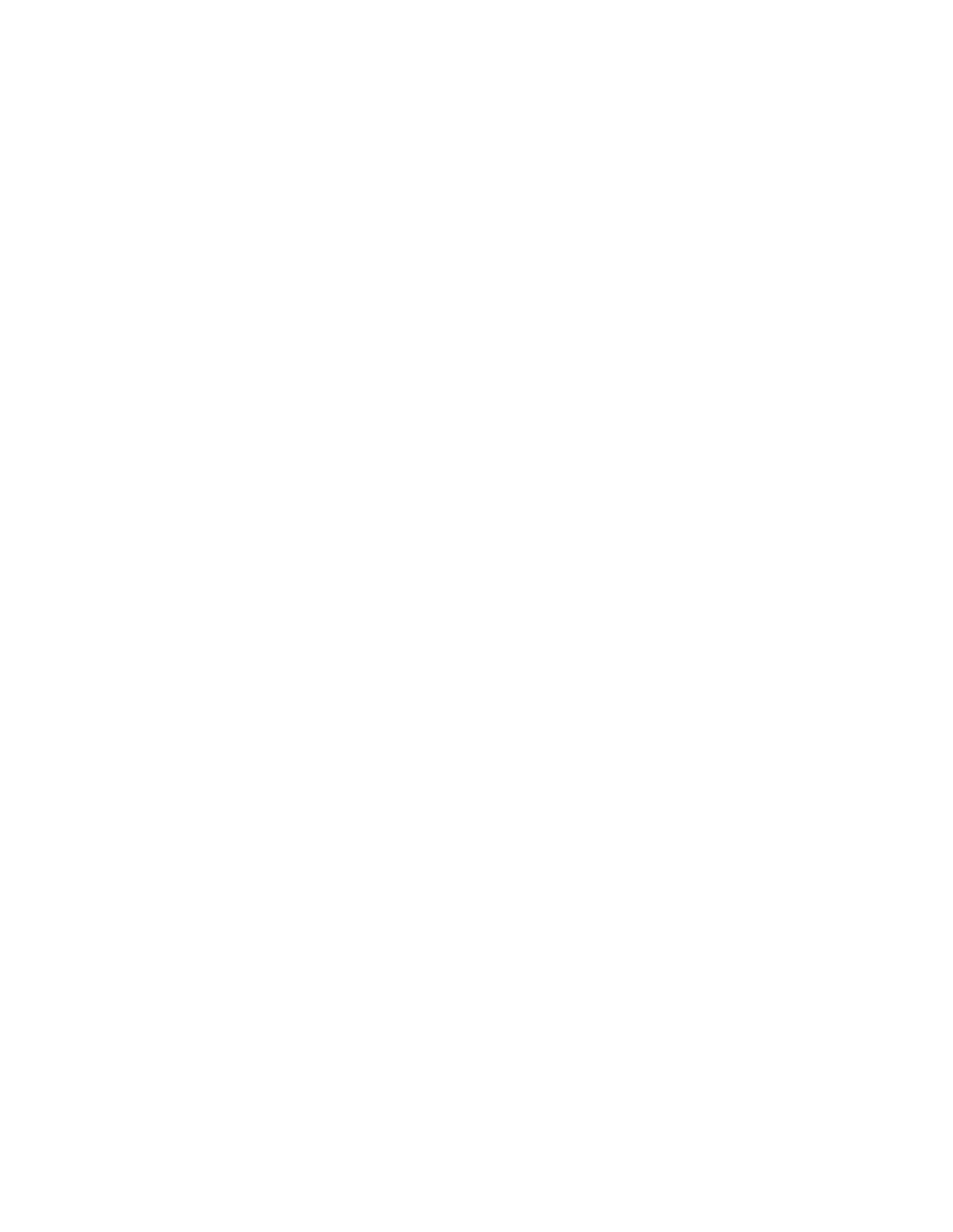## <u>CLE - 4Base-Scorecard: WSGm4 10-29-16 - CLE 7 @ CHC 2</u>

\*W:Kluber-L:Lackey-CLEleadsseries3-1-TopContributor(s):JasonKipnis-4Scoreof21-inCLEwin DetailbyBatOrder/Player



| <b>Bat Order</b> | Player       | Position               | Inning             | Detail by Dat Orger/Flayer<br>Play Text | LOBStatus      | Credit For           | PA Bases                       | <b>BR</b> Bases           | Bases                          | Player                           |
|------------------|--------------|------------------------|--------------------|-----------------------------------------|----------------|----------------------|--------------------------------|---------------------------|--------------------------------|----------------------------------|
|                  |              |                        | 01                 | $5 - 3$                                 |                | Run<br>$\mathsf 0$   | $\mathsf{O}\xspace$            | $\mathbf 0$               | Pushed<br>$\mathsf{O}\xspace$  | 4Score<br>$\mathsf 0$            |
|                  |              |                        | 02                 | $4 - 6$                                 |                | $\mathsf 0$          | $\mathbb O$                    | $\mathbf 0$               | $\mathsf 0$                    | $\mathsf 0$                      |
|                  |              | $LF-CF$                | 05                 | $6 - 3$                                 |                | $\mathsf 0$          | $\mathsf{O}\xspace$            | $\mathbf 0$               | $\mathsf 0$                    | $\mathsf{O}\xspace$              |
| $\mathbf{1}$     | Davis, R.    |                        | 07                 | <b>HBP</b>                              |                | $\mathsf 0$          | $\mathbf{1}$                   | 3                         | $\mathsf 0$                    | $\overline{4}$                   |
|                  |              |                        | 09                 | $\overline{7}$                          |                | $\mathbf 0$          | $\mathbb O$                    | $\mathbf 0$               | $\mathsf 0$                    | $\mathsf{O}\xspace$              |
|                  |              |                        |                    | <b>Total</b>                            |                | $\underline{0}$      | $\overline{1}$                 | $\underline{3}$           | $\underline{0}$                | $\underline{4}$                  |
|                  |              |                        | 01                 | $K - 2 - 3$                             |                | $\mathbf 0$          | $\mathbb O$                    | $\mathbf 0$               | $\mathsf 0$                    | $\mathsf{O}\xspace$              |
|                  |              |                        | 03                 | 9.Double                                |                | $\mathbb O$          | $\overline{2}$                 | $\overline{2}$            | $\mathsf 0$                    | $\overline{4}$                   |
|                  |              | 2B                     | 05                 | $6 - 3$                                 |                | $\mathsf{O}\xspace$  | $\mathsf{O}\xspace$            | $\mathbf 0$               | $\mathsf 0$                    | $\mathbb O$                      |
| $\overline{2}$   | Kipnis       |                        | 07                 | .HomeRun RF                             |                | 3                    | $\overline{4}$                 | $\mathbf 0$               | 8                              | $15\,$                           |
|                  |              |                        | 09                 | 7.Single                                | Left on 2nd    | $\boldsymbol{0}$     | $\mathbf{1}$                   | $\mathbf{1}$              | $\mathsf{O}\xspace$            | $\sqrt{2}$                       |
|                  |              |                        |                    | <b>Total</b>                            |                | $\underline{3}$      | $\underline{7}$                | $\overline{3}$            | $\underline{8}$                | 21                               |
|                  |              |                        | 01                 | $\sf K$                                 |                | $\mathbf 0$          | $\mathbb O$                    | $\mathbf 0$               | $\mathsf{O}\xspace$            | $\mathsf{O}\xspace$              |
|                  |              | SS                     | 03                 | 8.Single +DP'd-4-6-3                    |                | $\mathbf{1}$         | $\mathbf{1}$                   | $\mathbf 0$               | $\sqrt{2}$                     | $\overline{4}$                   |
| 3                |              |                        | 06                 | Walk                                    |                | $\mathbf 0$          | $\overline{1}$                 | $\ensuremath{\mathsf{3}}$ | $\mathsf{O}\xspace$            | $\overline{4}$                   |
|                  | Lindor       |                        | 07                 | 3U                                      |                | $\mathsf 0$          | $\mathbb O$                    | $\mathbf 0$               | $\mathsf{O}\xspace$            | $\mathsf{O}\xspace$              |
|                  |              |                        | 09                 | 9.Single                                | Left on 1st    | $\mathbf 0$          | $\mathbf{1}$                   | $\mathbf 0$               | $\mathbf{1}$                   | $\sqrt{2}$                       |
|                  |              |                        |                    | Total                                   |                | $\overline{1}$       | $\underline{3}$                | $\underline{3}$           | $\underline{3}$                | 10                               |
|                  |              |                        | 02                 | .HomeRun RF                             |                | 1                    | $\overline{4}$                 | $\mathbf 0$               | 4                              | $\boldsymbol{9}$                 |
|                  |              | 1B                     | 03                 | $\sf K$                                 |                | $\mathsf 0$          | $\mathbb O$                    | $\mathbf 0$               | $\mathsf{O}\xspace$            | $\mathsf{O}\xspace$              |
|                  | Santana, C.  |                        | 06                 | 1.Single +FO'd-1-4                      |                | $\mathsf 0$          | $\mathbf{1}$                   | $\mathbf 0$               | $\mathbf{1}$                   | $\overline{c}$                   |
| 4                |              |                        | 07                 | 8.Single                                | Left on 1st    | $\mathbf 0$          | $\mathbf{1}$                   | $\mathbf 0$               | $\mathsf{O}\xspace$            | $\mathbf{1}$                     |
|                  |              |                        |                    | <b>Total</b>                            |                | $\overline{1}$       | $\underline{6}$                | $\underline{0}$           | $\overline{5}$                 | 12                               |
|                  | Martinez, M. | PH                     | 09                 | $\sf K$                                 |                | $\mathbf 0$          | $\mathbf 0$                    | $\mathbf 0$               | $\mathsf{O}\xspace$            | $\mathsf{0}$                     |
|                  |              |                        |                    | <b>Total</b>                            |                | $\underline{0}$      | $\underline{0}$                | $\underline{0}$           | $\underline{0}$                | $\underline{0}$                  |
|                  |              |                        | 02                 | 3U                                      |                | $\mathbf 0$          | $\mathbb O$                    | $\mathbf 0$               | $\mathsf{O}\xspace$            | $\mathsf{0}$                     |
|                  |              |                        | 03                 | 4-6-3-DP                                |                | $\mathbf 0$          | $\mathbb O$                    | $\mathbf 0$               | $-1$                           | $-1$                             |
| 5                | Ramírez, Js. | 3B                     | 06                 | $1-4-FO$                                | Left on 2nd    | $\mathsf 0$          | $\mathbf{1}$                   | 1                         | $\mathbf{1}$                   | $\ensuremath{\mathsf{3}}$        |
|                  |              |                        | 07                 | K                                       |                | $\mathsf{O}\xspace$  | $\mathsf{O}\xspace$            | $\mathbf 0$               | $\mathsf 0$                    | $\mathbb O$                      |
|                  |              |                        | 09                 | 8                                       |                | $\mathbf 0$          | $\mathbb O$                    | $\mathbf 0$               | $\mathsf{O}\xspace$            | $\mathsf{O}\xspace$              |
|                  |              |                        | 02                 | <b>Total</b><br>5-Error ++Home-E5       |                | $\underline{0}$<br>1 | $\overline{1}$<br>$\mathbf{1}$ | $\overline{1}$<br>3       | $\underline{0}$<br>$\mathsf 0$ | $\overline{2}$<br>$\overline{5}$ |
|                  |              |                        | 04                 | $\boldsymbol{9}$                        |                | 0                    | $\overline{0}$                 | 0                         | 0                              | $\overline{0}$                   |
| 6                | Chisenhall   | $\sf RF$               | 06                 | 8-SacFly                                |                | $\mathbf{1}$         | $\mathbf 0$                    | $\mathsf 0$               | $\mathbf{1}$                   | $\sqrt{2}$                       |
|                  |              |                        | 07                 | $\sf K$                                 |                | $\mathbf 0$          | $\mathsf 0$                    | $\mathsf{O}\xspace$       | $\mathsf{O}\xspace$            | $\mathsf{0}$                     |
|                  |              |                        |                    | <b>Total</b>                            |                | $\underline{2}$      | $\overline{1}$                 | $\underline{3}$           | $\overline{1}$                 | $\underline{7}$                  |
|                  |              |                        | 02                 | 1-3 ProdOut                             |                | $\mathsf 0$          | $\mathsf 0$                    | $\mathbf 0$               | $\mathbf{1}$                   | $\mathbf{1}$                     |
|                  |              |                        | 04                 | 1-3 (bunt out)                          |                | 0                    | $\mathbf 0$                    | $\mathsf{O}\xspace$       | $\mathsf{O}\xspace$            | $\mathsf{0}$                     |
| $\overline{7}$   | Pérez, R.    | $\mathsf C$            | 06                 | Walk                                    | Left on 1st    | 0                    | $\mathbf{1}$                   | $\mathsf{O}\xspace$       | $\mathbf{1}$                   | $\overline{c}$                   |
|                  |              |                        | 08                 | Κ                                       |                | $\mathbf 0$          | $\mathsf 0$                    | $\mathbf 0$               | $\mathsf{O}\xspace$            | $\mathsf{O}\xspace$              |
|                  |              |                        |                    | <b>Total</b>                            |                | $\underline{0}$      | $\overline{1}$                 | $\underline{0}$           | $\underline{2}$                | $\underline{3}$                  |
|                  |              |                        | 02                 | Walk (IBB) +3rd-5-Error                 | Left on 3rd    | $\mathbf 0$          | $\mathbf{1}$                   | $\overline{2}$            | $\mathsf{O}\xspace$            | $\overline{3}$                   |
|                  | Naquin       | $\mathsf{C}\mathsf{F}$ | 04                 | Κ                                       |                | $\mathsf 0$          | $\mathsf 0$                    | $\mathbf 0$               | 0                              | $\mathsf{O}\xspace$              |
|                  |              |                        |                    | <b>Total</b>                            |                | $\underline{0}$      | $\overline{1}$                 | $\underline{2}$           | $\underline{0}$                | $\underline{3}$                  |
| 8                |              |                        | 06                 | Κ                                       |                | $\mathsf 0$          | $\mathsf{O}\xspace$            | $\mathsf 0$               | $\mathsf 0$                    | $\mathsf{O}\xspace$              |
|                  | Guyer        | PH-LF                  | 08                 | $6 - 3$                                 |                | $\mathbf 0$          | $\mathsf 0$                    | $\mathsf{O}\xspace$       | $\mathsf{O}\xspace$            | $\mathsf{0}$                     |
|                  |              |                        |                    | <b>Total</b>                            |                | $\underline{0}$      | $\underline{0}$                | $\underline{0}$           | $\underline{0}$                | $\underline{0}$                  |
|                  |              | P                      | 02                 | 5.Single                                | Left on 1st    | $\mathbf 0$          | $\mathbf{1}$                   | $\mathbf 0$               | $\overline{2}$                 | $\overline{3}$                   |
|                  | Kluber       |                        | 05                 | $\sf K$                                 |                | $\mathsf{O}\xspace$  | $\mathsf{O}\xspace$            | $\mathsf{O}\xspace$       | $\mathsf 0$                    | $\mathsf{O}\xspace$              |
|                  |              | <b>Total</b>           |                    |                                         |                | $\underline{0}$      | $\underline{\mathbf{1}}$       | $\overline{0}$            | $\underline{2}$                | $\underline{3}$                  |
| 9                | Crisp        | PH                     | 07                 | 9.Double +3rdWP                         |                | $\mathsf 0$          | 2                              | $\overline{2}$            | $\mathsf{O}\xspace$            | $\overline{4}$                   |
|                  |              |                        |                    | <b>Total</b>                            |                | $\underline{0}$      | $\underline{2}$                | $\underline{2}$           | $\underline{0}$                | $\overline{4}$                   |
|                  | Napoli       | 1B-Dsub                | 08                 | $\bf 8$                                 |                | $\mathsf 0$          | $\mathsf 0$                    | $\mathbf 0$               | $\mathsf 0$                    | $\mathsf{O}\xspace$              |
|                  |              |                        |                    | <b>Total</b>                            |                | $\underline{0}$      | $\underline{0}$                | $\underline{0}$           | $\underline{0}$                | $\underline{0}$                  |
|                  |              |                        | <b>Grand Total</b> |                                         | $\overline{L}$ | $\underline{24}$     | 17                             | 21                        | 69                             |                                  |